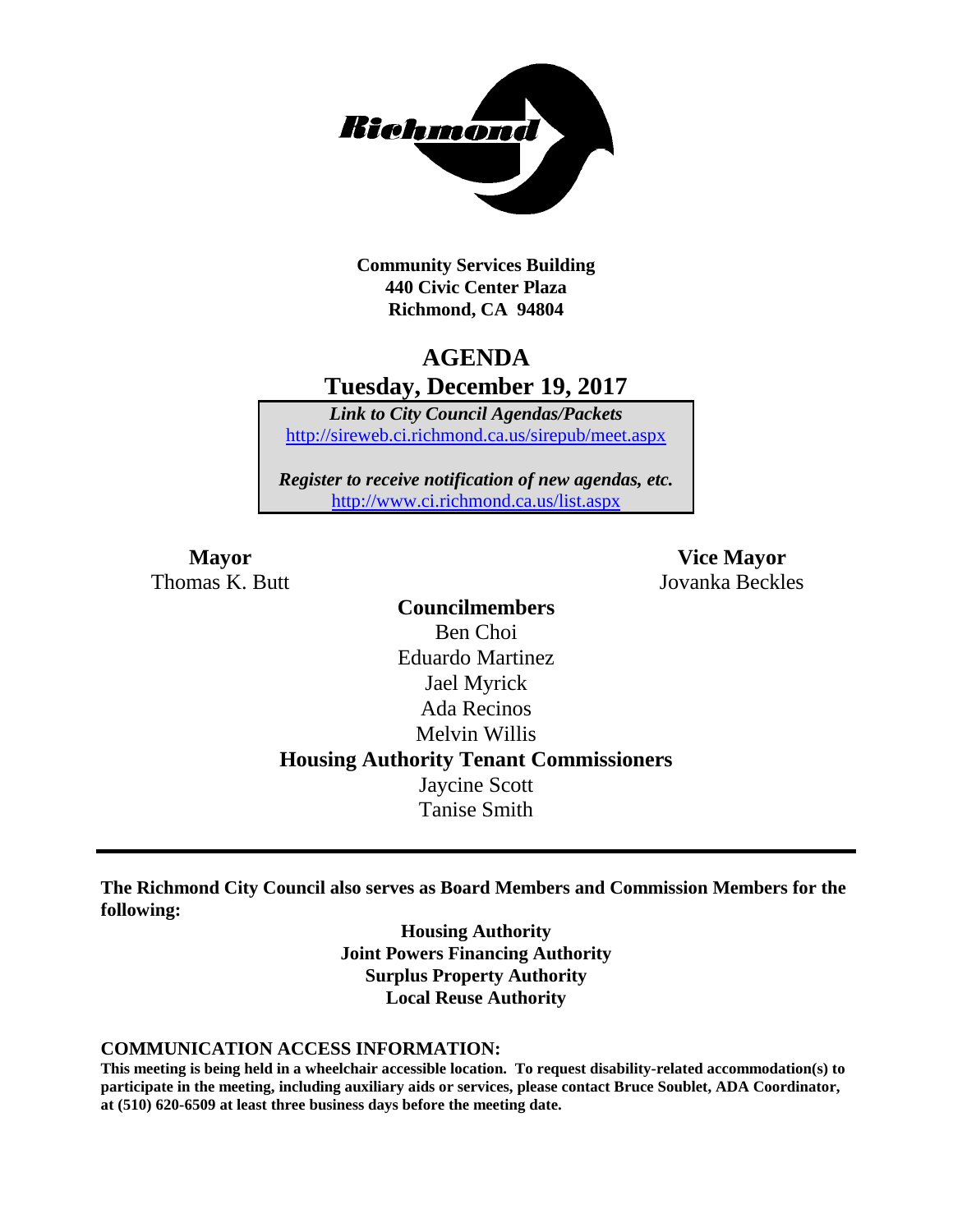# **MEETING PROCEDURES**

The City of Richmond encourages community participation at its City Council meetings and has established procedures that are intended to accommodate public input in a timely and time-sensitive way. As a courtesy to all members of the public who wish to participate in City Council meetings, please observe the following procedures:

**PUBLIC COMMENT ON AGENDA ITEMS:** Anyone who desires to address the City Council on items appearing on the agenda must complete and file a pink speaker's card with the City Clerk **prior** to the City Council's consideration of the item. Once the City Clerk has announced the item, no person shall be permitted to speak on the item other than those persons who have submitted their names to the City Clerk. Your name will be called when the item is announced for discussion. **Each speaker will be allowed up to TWO (2) MINUTES to address the City Council on NON-PUBLIC HEARING items listed on the agenda. Speakers are allowed up to THREE (3) minutes on PUBLIC HEARING items.**

**OPEN FORUM FOR PUBLIC COMMENT:** Individuals who would like to address the City Council on matters not listed on the agenda or on items remaining on the consent calendar may do so under Open Forum. All speakers must complete and file a pink speaker's card with the City Clerk **prior** to the commencement of Open Forum. The amount of time allotted to individual speakers shall be determined based on the number of persons requesting to speak during this item. **The time allocation for each speaker will be as follows:** 15 or fewer speakers, a maximum of 2 minutes; 16 to 24 speakers, a maximum of 1 and one-half minutes; and 25 or more speakers, a maximum of 1 minute.

#### **SPEAKERS ARE REQUESTED TO OCCUPY THE RESERVED SEATS IN THE FRONT ROW BEHIND THE SPEAKER'S PODIUM AS THEIR NAME IS ANNOUNCED BY THE CITY CLERK.**

**CONSENT CALENDAR:** Consent Calendar items are considered routine and will be enacted, approved or adopted by one motion unless a request for removal for discussion or explanation is received from the audience or the City Council. A member of the audience requesting to remove an item from the consent calendar must first complete a speaker's card and discuss the item with a City staff person who has knowledge of the subject material, prior to filing the card with the City Clerk and **prior** to the City Council's consideration of Agenda Review. Councilmembers who request to remove an item from the consent calendar must first discuss the item with a staff member who has knowledge of the subject material **prior** to the City Council's consideration of Agenda Review. An item removed from the Consent Calendar may be placed anywhere on the agenda following the City Council's agenda review. One or more designated staff members will be present in Council Chambers one hour prior to each Council meeting for this purpose.

**CONDUCT AT MEETINGS:** Richmond City Council meetings are limited public forums during which the City strives to provide an open, safe atmosphere and promote robust public debate. Members of the public, however, must comply with state law, as well as the City's laws and procedures and may not actually disrupt the orderly conduct of these meetings. The public, for example, may not shout or use amplifying devices, must submit comment cards and speak during their allotted time, may not create a physical disturbance, may not speak on matters unrelated to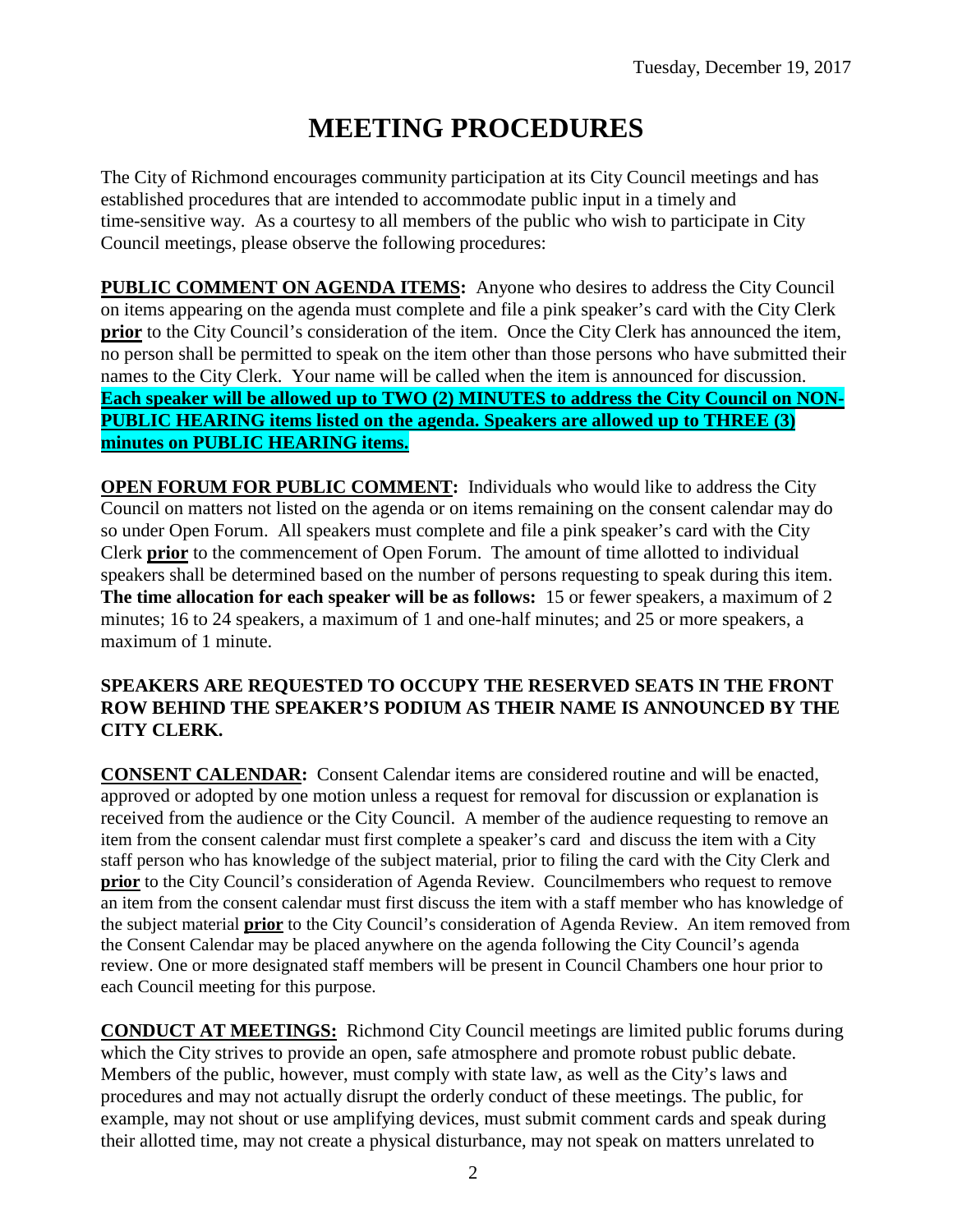issues within the jurisdiction of the City Council or the agenda item at hand, and may not cause immediate threats to public safety.

**CITY HARASSMENT POLICY:** The City invites public comment and critique about its operations, including comment about the performance of its public officials and employees, at the public meetings of the City Council and boards and commissions. However, discriminatory or harassing comments about or in the presence of City employees, even comments by third parties, may create a hostile work environment, if severe or pervasive. The City prohibits harassment against an applicant, employee, or contractor on the basis of race, religious creed, color, national origin, ancestry, physical disability, medical condition, mental disability, marital status, sex (including pregnancy, childbirth, and related medical conditions), sexual orientation, gender identity, age or veteran status, or any other characteristic protected by federal, state or local law. In order to acknowledge the public's right to comment on City operations at public meetings, which could include comments that violate the City's harassment policy if such comments do not cause an actual disruption under the Council Rules and Procedures, while taking reasonable steps to protect City employees from discrimination and harassment, City Boards and Commissions shall adhere to the following procedures. If any person makes a harassing remark at a public meeting that violates the above City policy prohibiting harassment, the presiding officer of the meeting may, at the conclusion of the speaker's remarks and allotted time: (a) remind the public that the City's Policy Regarding Harassment of its Employees is contained in the written posted agenda; and (b) state that comments in violation of City policy are not condoned by the City and will play no role in City decisions. If any person makes a harassing remark at a public meeting that violates the above City policy, any City employee in the room who is offended by remarks violating the City's policy is excused from attendance at the meeting. No City employee is compelled to remain in attendance where it appears likely that speakers will make further harassing comments. If an employee leaves a City meeting for this reason, the presiding officer may send a designee to notify any offended employee who has left the meeting when those comments are likely concluded so that the employee may return to the meeting. The presiding officer may remind an employee or any council or board or commission member that he or she may leave the meeting if a remark violating the City's harassment policy is made. These procedures supplement the Council Rules and Procedures relating to disruption of orderly conduct at Council meetings.

Any law enforcement officer on duty or whose service is commanded by the presiding officer shall be Sergeant-at-Arms of the Council meetings. He/she, or they, shall carry out all orders and instructions given by the presiding officer for the purpose of maintaining order and decorum at the Council meetings (City Council Rules of Procedure and Order Section III F, RMC Section 2.12.030).

**\*\*\*\*\*\*\*\*\*\*\*\*\*\*\*\*\*\*\*\*\*\*\*\*\*\*\*\*\*\*\*\*\*\*\*\*\*\*\*\*\*\*\*\*\*\*\*\*\*\*\*\*\*\*\*\*\*\***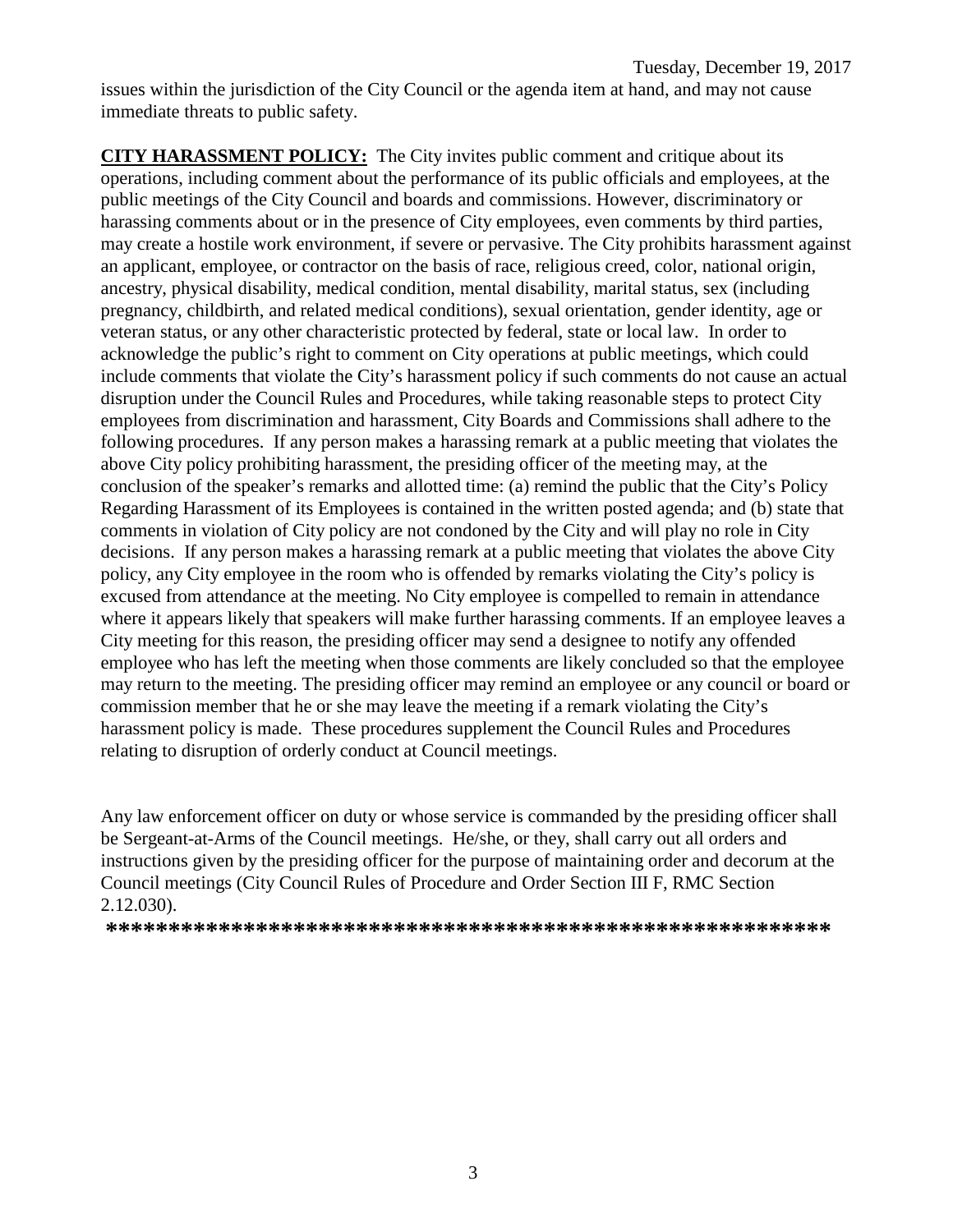## **OPEN SESSION TO HEAR PUBLIC COMMENT BEFORE CLOSED SESSION**

5:00 p.m.

### **A. ROLL CALL**

#### **B. PUBLIC COMMENT BEFORE CLOSED SESSION**

#### **C. ADJOURN TO CLOSED SESSION**

## **CLOSED SESSION**

Shimada Room of the Community Services Building

#### **CITY COUNCIL**

CONFERENCE WITH LEGAL COUNSEL - EXISTING LITIGATION (Subdivision [a] of Government Code Section 54956.9):

Upstream vs City of Richmond

CONFERENCE WITH LEGAL COUNSEL - ANTICIPATED LITIGATION (Initiation of litigation pursuant to Subdivision (c) of Government Code Section 54956.9):

One case

CONFERENCE WITH REAL PROPERTY NEGOTIATOR (Government Code Section 54956.8):

Property: Port of Richmond Cafeteria Building Agency negotiators: Bill Lindsay and Jim Matzorkis Negotiating party: JZP Enterprise LLC Under negotiation: Price and terms of payment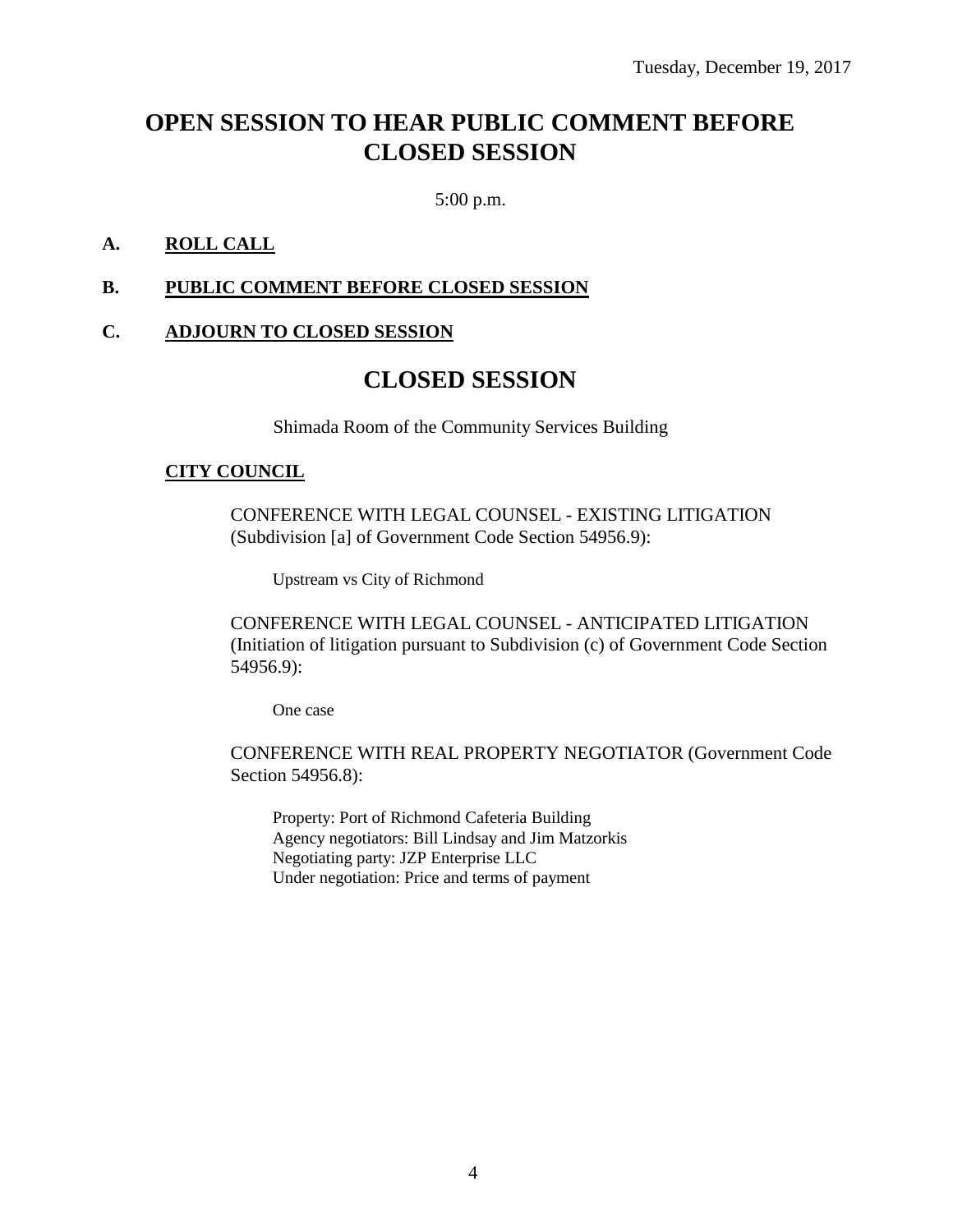## **SPECIAL MEETING OF THE RICHMOND HOUSING AUTHORITY**

6:25 p.m.

- **A. PLEDGE TO THE FLAG**
- **B. ROLL CALL**
- **C. STATEMENT OF CONFLICT OF INTEREST**
- **D. AGENDA REVIEW**

#### **E. HOUSING AUTHORITY CONSENT CALENDAR**

- **E-1.** ADOPT a resolution authorizing the Richmond Housing Authority to revise the Public Housing Rent Schedule effective December 1, 2017 - City Manager's Office (Bill Lindsay 620-6512). **This item was continued from the November 28, 2017, special meeting.**
- **E-2.** RECEIVE a status report on activities of the Richmond Housing Authority for the month of November; and APPROVE tasks associated with a Public Housing Authority Recovery and Sustainability (PHARS) agreement with the US Department of Housing and Urban Development Region IX setting forth operating goals and objectives for the first six months of 2018 - City Manager's Office (Bill Lindsay 620-6512).
- **E-3.** ADOPT a resolution allocating 150 Project-Based Section 8 Vouchers to the Hacienda development in connection with the rehabilitation of the property - City Manager's Office (Bill Lindsay 620-6512).
- **E-4.** ADOPT a resolution (a) approving the Richmond Housing Authority Annual Plan for Fiscal Year 2017-18; and (b) authorizing its submission to the U. S. Department of Housing and Urban Development (HUD). - City Manager's Office (Bill Lindsay 620-6512).
- **E-5.** ADOPT a resolution authorizing the Housing Authority of the County of Contra Costa (HACCC) to administer four project-based voucher units in the Richmond Housing Authority's jurisdiction, and authorizing execution of the memorandum of understanding so ordering, as requested by HACCC - City Manager's Office (Bill Lindsay 620-6512).
- **E-6.** APPROVE the minutes of the regular December 5, 2017, Richmond Housing Authority meeting - City Clerk's Office (Pamela Christian 620-6513).

#### **F. ADJOURNMENT**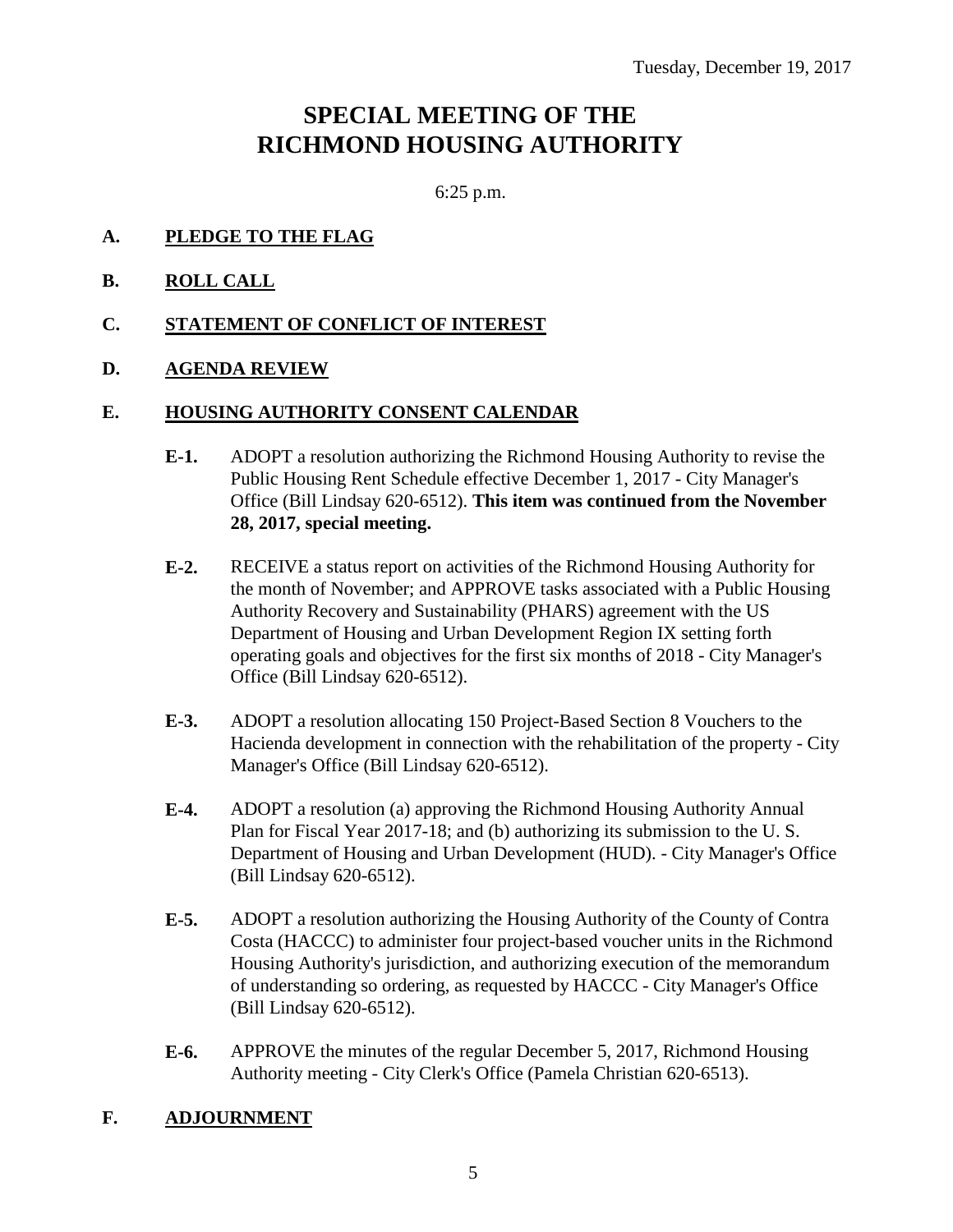## **REGULAR MEETING OF THE RICHMOND CITY COUNCIL**

6:30 p.m.

- **A. ROLL CALL**
- **B. STATEMENT OF CONFLICT OF INTEREST**
- **C. AGENDA REVIEW**

#### **D. REPORT FROM THE CITY ATTORNEY OF FINAL DECISIONS MADE DURING CLOSED SESSION**

### **E. REPORT FROM THE CITY MANAGER**

**F. OPEN FORUM FOR PUBLIC COMMENT**

### **G. CITY COUNCIL CONSENT CALENDAR**

- **G-1.** APPROVE a temporary Land Use Agreement between the City of Richmond and the Richmond Certified Farmers' Market Association for the free use of the northern section of the city-owned parking lot located on Barrett Avenue between 24th Street and 25th Street weekly on Fridays, effective January 1, 2018, and ending December 31, 2020, with three-two year options to extend the Agreement - City Manager's Office (Bill Lindsay/LaShonda White 620-6512).
- **G-2.** ADOPT a resolution approving the installation of a 4-way stop control at the intersection of Marina Way South and Hall Avenue - Engineering and Capital Improvement Projects Department (Yader Bermudez 620-5478/Steven Tam 307- 8112).
- **G-3.** AUTHORIZE the city manager to enter into a cost sharing agreement with the City of El Cerrito and the East Bay Regional Park District to perform geologic and geotechnical soils studies of a landslide that occurred around March 14, 2016, at the north end of Rifle Range Road, to determine the stability of the earth and soil in, and adjacent to, the existing landslide, and to identify the steps to be taken to stabilize and repair the area. The total cost of the study is \$57,000, and the City of Richmond share of the cost under the proposed agreement is \$23,500 - Engineering and Capital Improvement Projects Department (Yader Bermudez 620-5478).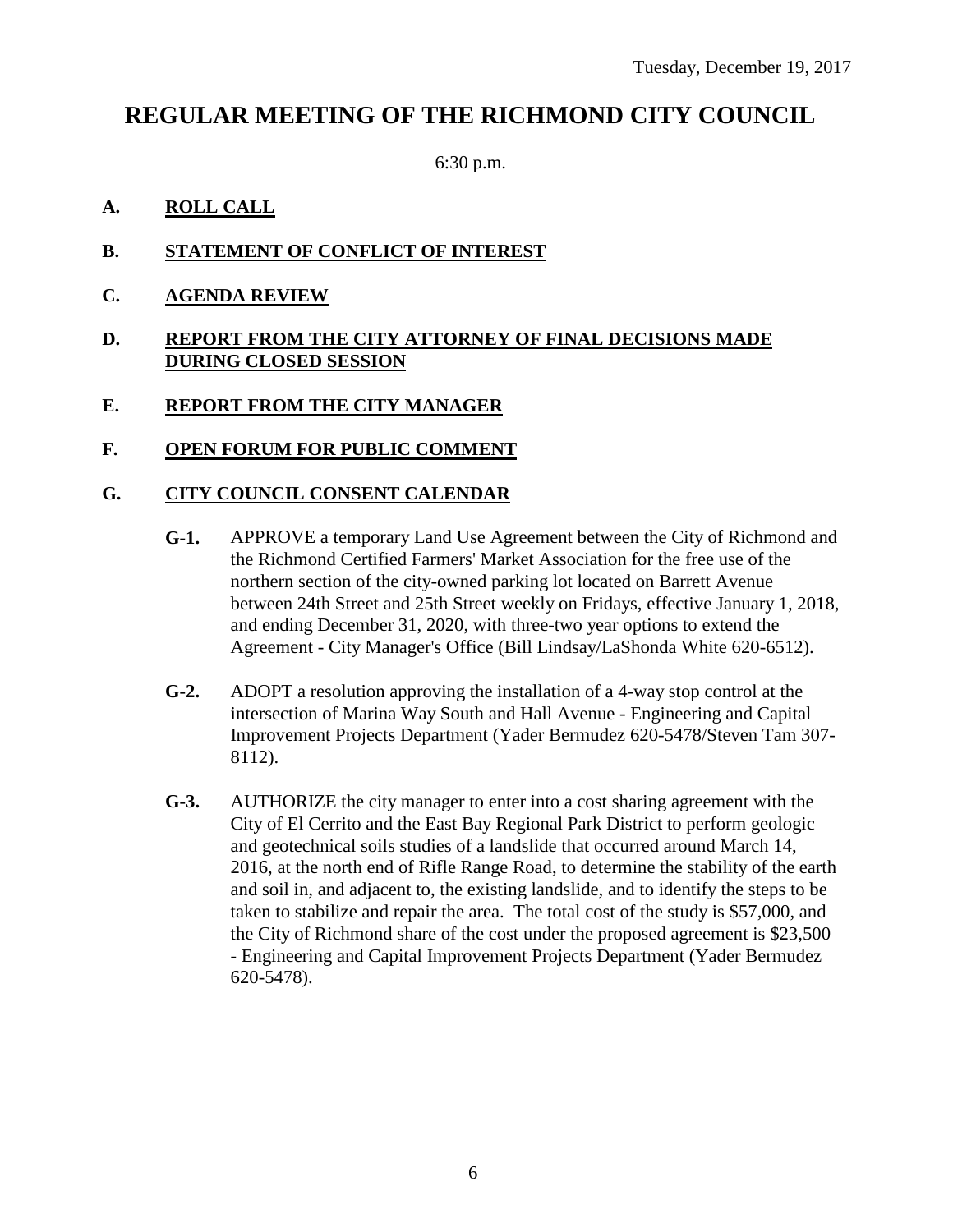- **G-4.** APPROVE a fourth contract amendment with Infrastructure Engineering Corporation to continue providing sewer flow monitoring data collection and reporting services at various locations throughout the City, for a three-month period ending March 31, 2018, and in an amount not to exceed \$23,100 - Water Resource Recovery Department (Ryan Smith 620-5486/Mary Phelps 621-1269).
- **G-5.** RECEIVE a report on the Richmond Municipal Sewer District for the month of October 2017 - Water Resource Recovery Department (Ryan Smith 620-5486).
- **G-6.** APPROVE an amendment to the contract with Nichols Consultant Engineers (NCE) to provide annual surveys, reports, investigation, inspections and work plans for the Operating Unit (OU)1 and OU2 areas at Point Potrero Marine Terminal (PPMT), consistent with the Operations and Maintenance (O&M) Plan established for the site by the Department of Toxic Substances Control (DTSC). The proposed amendment increases the term by two years to December 31, 2019, with no additional cost added to the contract - Port Department (Jim Matzorkis 215-4600).
- **G-7.** APPROVE a lease agreement with JZP Enterprises LLC for the Cafeteria Building at 1301 Canal Boulevard at the Point Potrero Marine Terminal, providing for structural improvements to the building and lease payments to the Port of Richmond amounting to \$1,884,000 for the initial twenty-year lease term, with two possible ten-year extensions - Port Department (Jim Matzorkis 215- 4600).
- **G-8.** APPROVE actions to update the Design Review Board; APPOINT Karlyn Neel, new appointment, seat #6, term expiration date March 17, 2019 - Office of the Mayor (Mayor Tom Butt 620-6503).
- **G-9.** APPROVE a contract with Callander Associates for design services to update the 23rd streetscape improvement plan, for a total amount not to exceed \$75,000 and for a term ending December 31, 2019, with funding from the Environmental and Community Investment Agreement with Chevron - Planning and Building Services Department (Richard Mitchell 620-6706).
- **G-10.** ADOPT an ordinance (second reading) initiating a zoning ordinance amendment process to update Article 15.04.610.270 of the Richmond Municipal Code, adding regulations for adult-use commercial cannabis, and temporarily restricting the approval of adult-use cannabis businesses until such regulations are developed, except that existing permitted cannabis businesses shall be permitted to engage in equivalent adult-use cannabis commercial activities with their current City permit and requisite state license until the City's regulations regarding adult use cannabis businesses take effect - Planning and Building Services Department (Richard Mitchell 620-6706).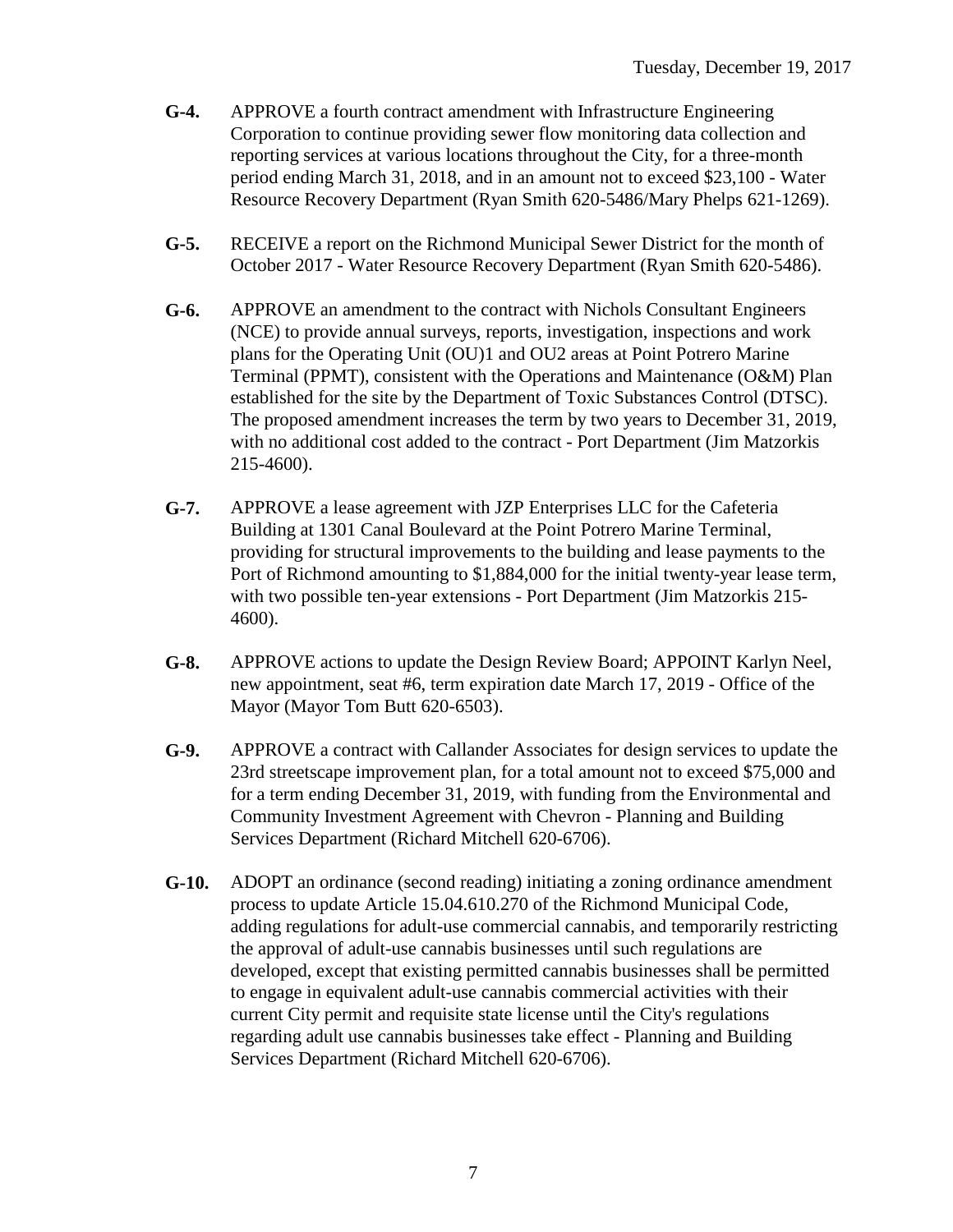- **G-11.** ADOPT a resolution in support of statewide efforts to ban clear-cutting in California to protect forests and surrounding ecosystems - Councilmember Eduardo Martinez (620-6593).
- **G-12.** ADOPT a resolution authorizing the City of Richmond to be listed as a coapplicant, along with Mercy Housing California and Community Housing Development Corporation of North Richmond, on an application to the State of California Strategic Growth Council and the Department of Housing and Community Development under the Affordable Housing and Sustainable Communities Program, for funding up to \$20,000,000, of which approximately \$16,000,000 is to be used for fees and costs related to the rehabilitation of the Hacienda Apartments and approximately \$4,000,000 of which is to be used for fees and costs related to improvements to publicly-owned transportation infrastructure surrounding the development area - Housing and Community Development Department (Bill Lindsay 620-6512).
- **G-13.** ADOPT an ordinance (second reading) to establish the wages, salary, and compensation for the new classification of Staff Attorney - Rent Program. This staff attorney only provides legal counsel to the Rent Board. (Salary Range No. 3.1 \$9,024 -\$14,364/month) - Human Resources Management Department (Lisa Stephenson/Donna Newton 620-6600).
- **G-14.** ADOPT an ordinance (second reading) to establish the wages, salary, and compensation for the new classification of Planning Manager (Salary Range No. 4.1 \$9,945 - \$15,830/ month) - Human Resources Management Department (Lisa Stephenson/Donna Newton 620-6600).
- **G-15.** APPROVE the minutes of the December 5, 2017, regular meeting of the Richmond City Council - City Clerk's Office (Pamela Christian 620-6513).
- **G-16.** APPROVE an amendment to the loan agreement with former Police Chief Chris Magnus, extending the date for repayment of remaining principal on the loan until June 30, 2018 - City Manager's Office (Bill Lindsay 620-6512).

## **H. ORDINANCES**

- **H-1.** ADOPT an urgency ordinance establishing a temporary moratorium on the approval of applications to construct, modify or establish schools within certain zoning districts in the City of Richmond - Planning and Building Services Department (Richard Mitchell 620-6706).
- **H-2.** INTRODUCE an ordinance (first reading) of the City of Richmond amending Sections 3.50.030 and 3.50.040 of the Richmond Municipal Code to change the residency requirements and to extend the terms of office to four years for the Commission on Aging - Councilmember Eduardo Martinez (620-6593).